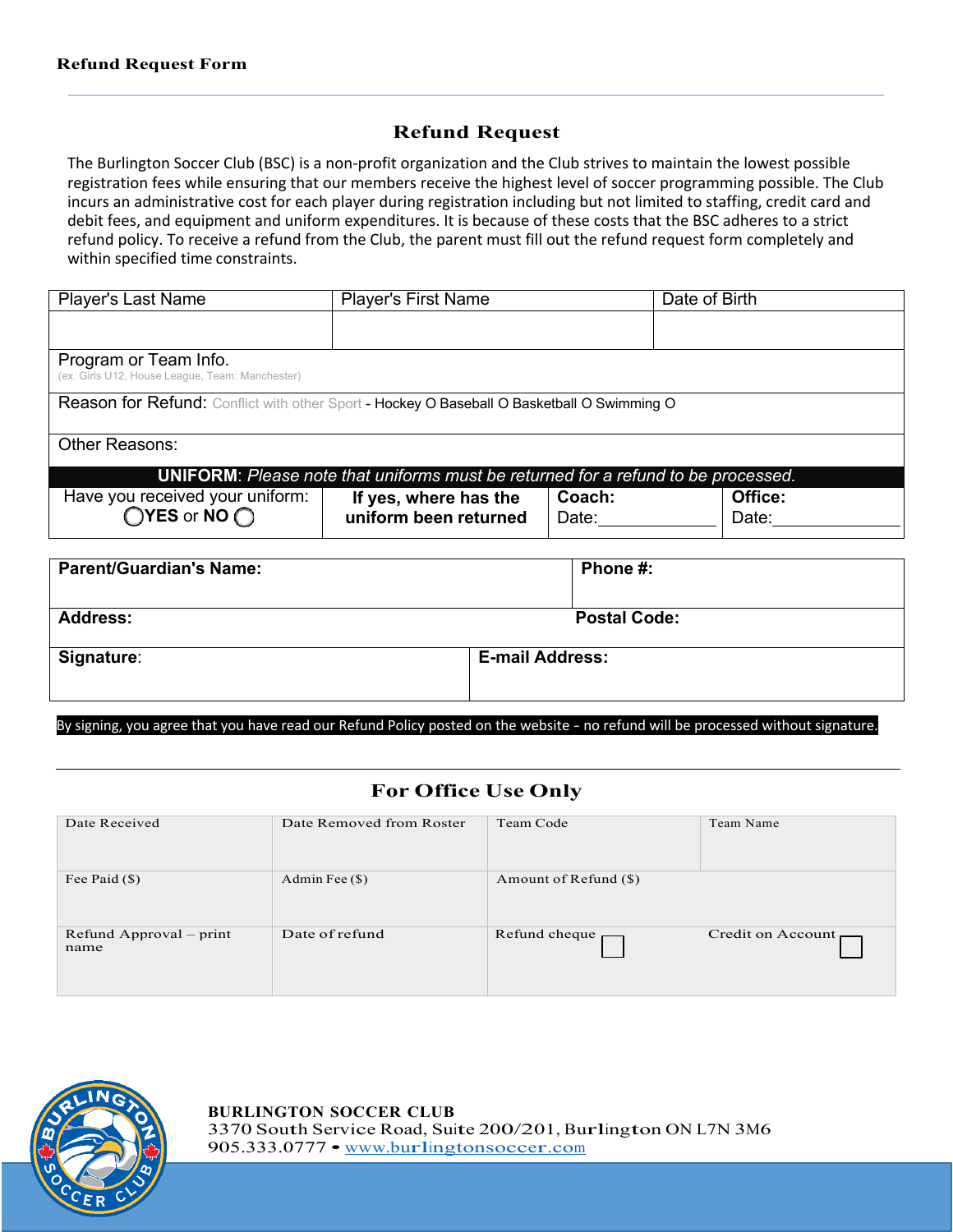# **Refund Policy**

The BSC adheres to a strict refund policy. To receive a refund from the Club, the parent, guardian or participant must complete a Refund Request Form within the specified time period. Refund Request Forms may be obtained at the Club office during regular business hours or can be downloaded from the BSC website. The Refund Request will be reviewed based on the date the Refund Request Form is received via email or in person at the BSC office's Customer Service Counter. Refunds will be issued via cheque within 4-6 weeks. This policy applies to registration fees paid directly to Burlington Youth Soccer Club. BSC will not be responsible for any funds paid to a team, team coach, team official or any funds raised and collected by teams through sponsorship or fundraising. No refunds will be issued for sessions cancelled due to severe weather or facility closures.

## **Please submit your refund request form to the appropriate program manager:**

OPDL/Competitive/Development/Skills Programs - Danny Burnett dburnett@burlingtonsoccer.com

Coach Development - David Shankland dshankland@burlingtonsoccer.com

Recreational Leagues {Youth/Adult) - Angela Erhardt aerhardt@burlingtonsoccer.com

### **1- YOUTH HOUSE LEAGUE REFUNDS**

- a) ALL REFUNDS are subject to a \$50 Administration Fee
- b) There will be no refunds/transfer of registration fees from 10 days prior to the start of the season.
- c) If a uniform has been received by the player it must be returned in good order before a refundwill be considered.
- d) If a player needs to withdraw due to medical reasons, the request for refund form along with medical documentation must be received within 10 days of the injury occurrence. Players will receive a partial refund (pro-rated) for any medical issues occurred prior to 50% of completion of the season. There are no refunds if more than 50% of the season has occurred.
- e) There will be no refund of any fees if a parent or player is suspended or expelled from BSC under the club's discipline policy or code of conduct policy or that of one of our governing bodies.
- f) A full refund will be issued if BSC is unable to field a team or provide a reasonable program alternative. No administrative fee will be applicable.

### **2- ADULT LEAGUE REFUNDS (INDIVIDUAL)**

- a) ALL REFUNDS are subject to a \$50 Administration Fee
- b) There will be no refunds/transfer of registration fees from 10 days prior to the start of the season.
- c) If equipment/uniform has been received by the player it must be returned in good order beforea refund will be considered.

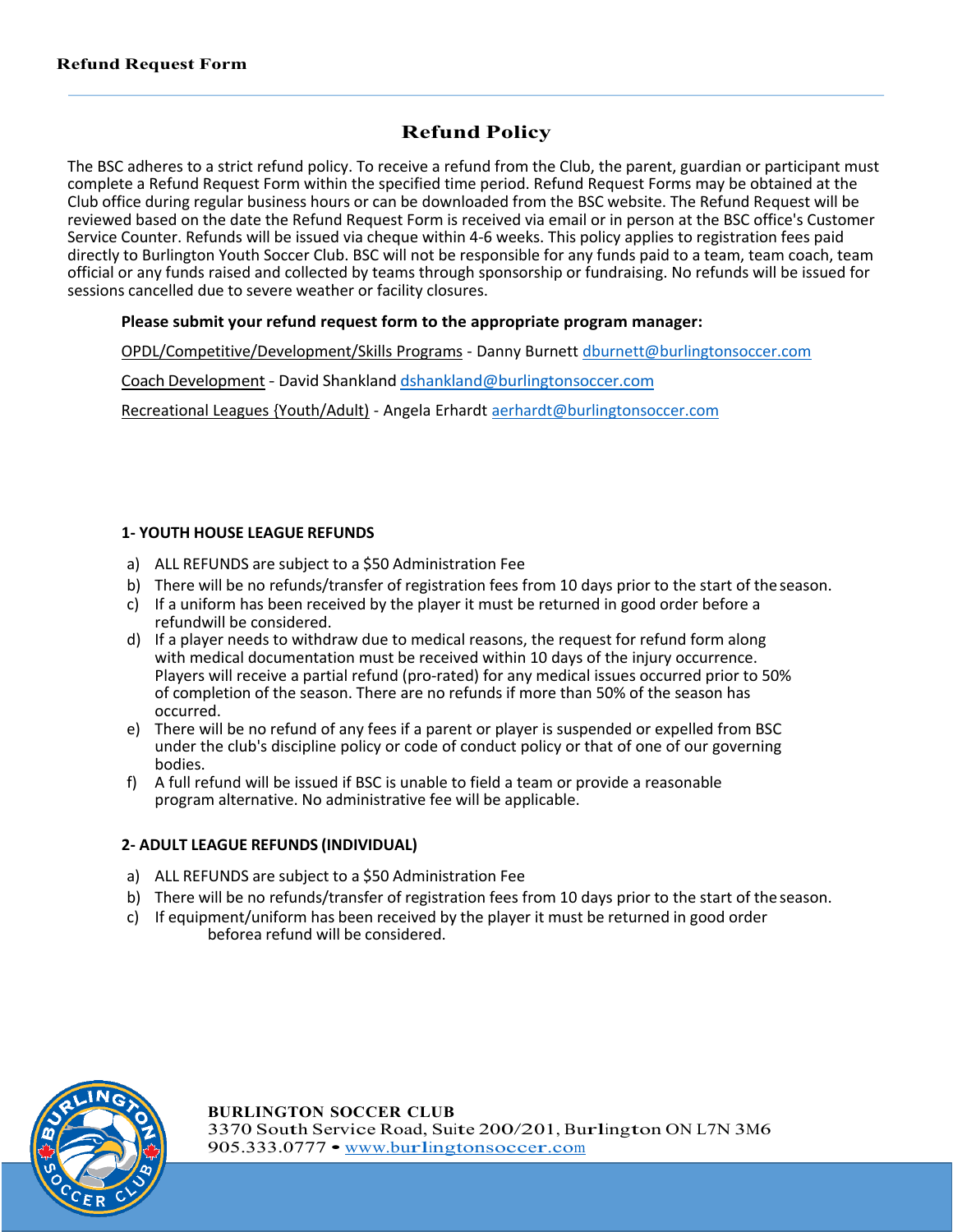- d) There will be no refund of any fees if a player is suspended or expelled from BSC under the club's discipline policy or code of conduct policy or that of one of our governingbodies.
	- e) A full refund will be issued if BSC is unable to field a team or provide a reasonable program alternative. No administrative fee will be applicable.

#### **3- ADULT LEAGUE REFUNDS (TEAM)**

- a) The initial payment to secure the team spot is non-refundable.
- b) Adult players who registered via a team registration should contact the team captain for their refund, not the Burlington Soccer Club.
- c) If equipment/uniforms have been received by the team they must all be returned in good order.
- d) There will be no refund of any fees if a player/team is suspended or expelled from BSC underthe club's discipline policy or code of conduct policy or that of one of our governing bodies.
- e) A full refund will be issued if BSC is unable to run the program or provide a reasonable program alternative. No administrative fee will be applicable.

#### **4-TECH MANAGED DEVELOPMENT/COMPETITIVE PROGRAMS (NON OPDL)**

- a) There will be no refunds/transfer of registration fees, including the initial payment to secure the player's spot in the Tech. Managed Development/Competitive Program. If a player needs to withdraw due to medical reasons the request for refund form along with medical documentation must be received within 10 days of the injury occurrence. Players will receive a partial refund (prorated) for any medical issues incurred prior to 50% of completion of the program. There are no refunds if more than 50% of the program has occurred.
- b) There will be no refund if a parent or player disagrees with the coach, team or tier placement the player has been assigned to.
- c) If families have a balance owing to the BSC when a player withdraws, player books will not be released until that balance has been paid.
- d) Refunds of team fees will be handled by the individual teams.
- e) There are no refunds of any fees if a parent or player is suspended or expelled from the BSC under the Club's Discipline Policy or Code of Conduct Policy or that of one of our governing bodies.
- f) As a convenience to its members, BSC offers payment plans for its Rep/Competitive. It may be the case that depending on the timing of the withdrawal of a player on a payment plan, there may still be an amount owing to BSC.

#### **5- NON-TECH MANAGED COMPETITIVE PROGRAMS (REP TEAMS)**

- a) ALL REFUNDS are subject to a \$100 Administration Fee
- b) There will be no refunds/transfer of registration fees, if the player is on a team training/competing during Indoor Season
- c) If the player is on a team training/competing in the Outdoor Season ONLY the cost of player uniforms and player book processing will be deducted from refund requests initiated before February 15th. There will be no refund/transfer of registration fees after February 15th.